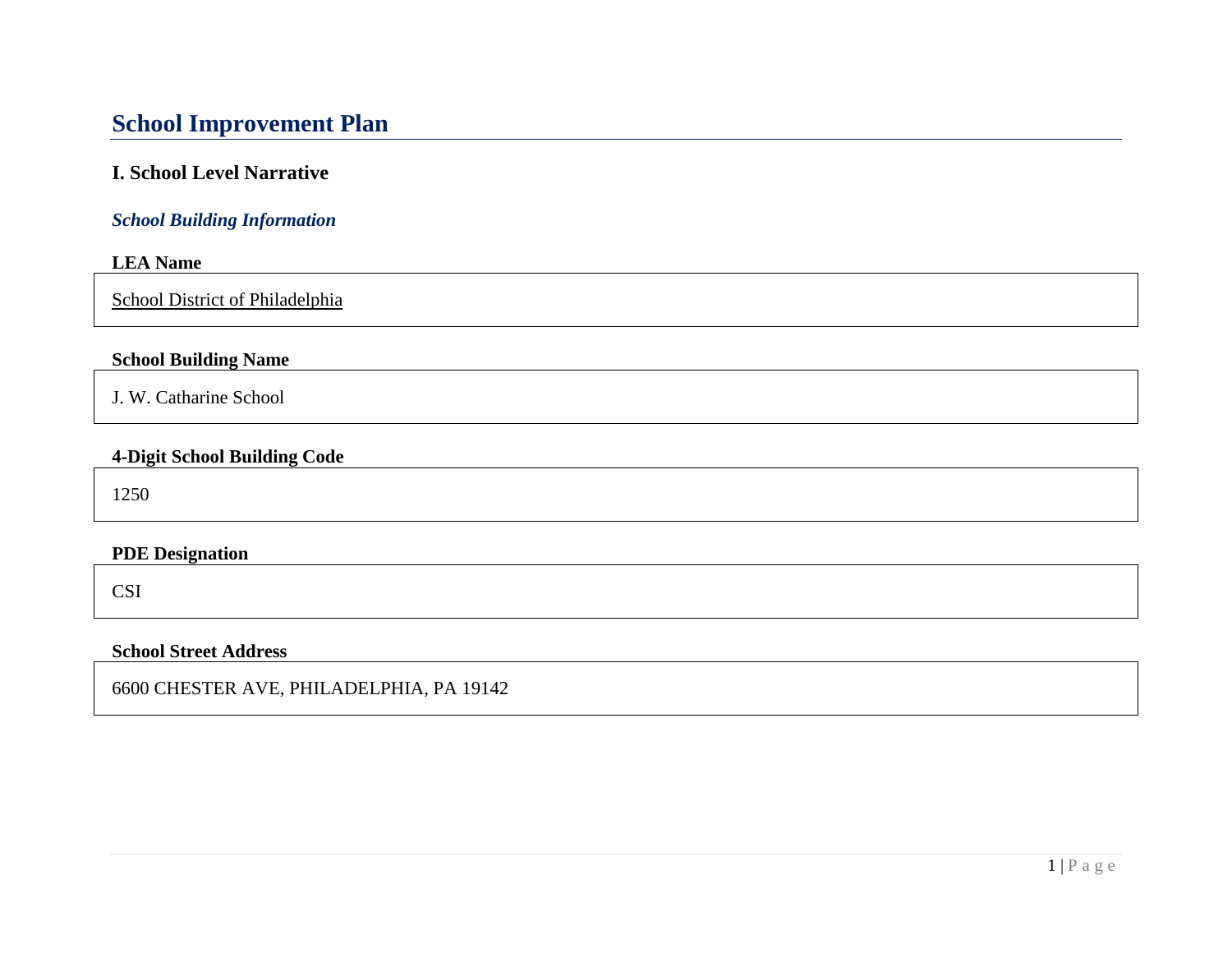#### *School Improvement Committee*

#### **Describe the role of the committee in developing this school improvement plan, as well as the intended role of the committee in the implementation and monitoring of the plan.**

The planning team met and reviewed data, discussed strengths, challenges, and possible root causes. The team then worked collaboratively to complete the needs assessment. The committee will continue to meet through the spring to develop a more detailed implementation plan. The committee will meet in August to begin preliminary implementation steps, and then regularly during the 2019-20 school year to review progress monitoring data per the progress monitoring plan, and to make adjustments to the plan as progress monitoring data indicate to be necessary.

| <b>Name</b>                        | <b>Position</b>                            |
|------------------------------------|--------------------------------------------|
| Lisa Wilmer                        | Principal                                  |
| Felicia Brown                      | Leadership Team Representative             |
| N/A                                | Math Content Specialist/Teacher Leader     |
| Jenn Shaw                          | Literacy Content Specialist/Teacher        |
|                                    | Leader                                     |
| Michelle Johnson                   | <b>School-based Climate Representative</b> |
| Jasmine Halsell                    | Parent                                     |
| <b>Tracey Gordon</b>               | Community member                           |
| Stephanie Taylor (The Village-OST) | Business partner                           |
| <b>Aaron Orzech</b>                | Planning and Evidence-based Support        |
|                                    | (PESO) member                              |
| Dianna Phelps                      | MTSS Specialist/Central Office Climate     |
|                                    | Supports                                   |
| Lynn Golden                        | <b>Grants Compliance Monitor</b>           |

#### **Committee Members and Positions in School/Community**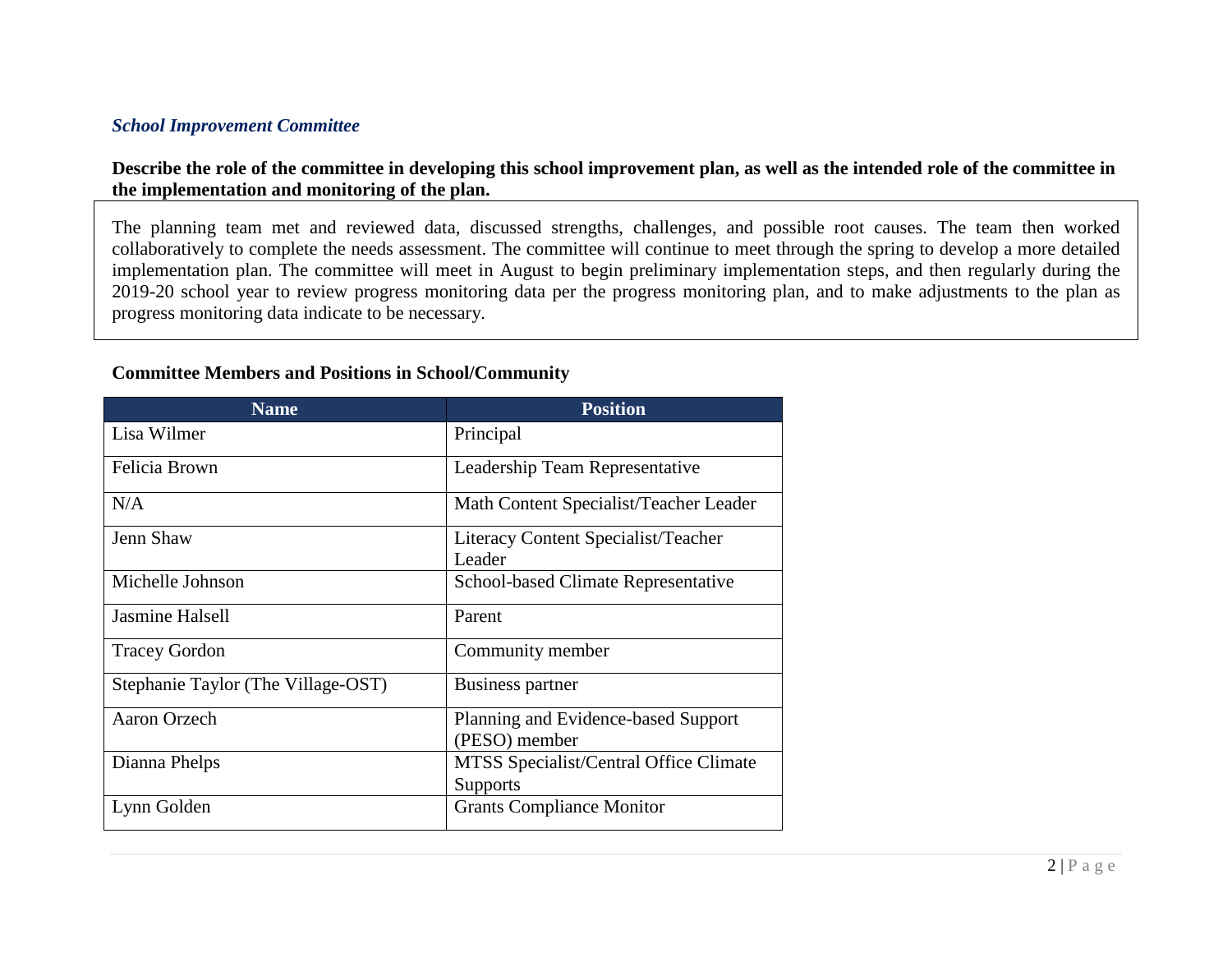| Danielle Gardener | <b>Central Office Talent Partner</b>              |
|-------------------|---------------------------------------------------|
| Megan Conley      | Central Office Early Literacy/Literacy<br>Support |
| Burma White       | PDE School Improvement Specialist (SIF)           |

#### *School Level Vision for Learning*

# **Long-term Vision and the Measures of Success**

| <b>Long-Term Vision for Students</b>           | <b>Measures of Success</b>                       |
|------------------------------------------------|--------------------------------------------------|
| What will students know and be able to         | How will you know you are on track to achieving  |
| demonstrate upon leaving the school?           | your vision or students?                         |
| What will students know and be able to         | How will you know you are on track to            |
| demonstrate upon leaving the school?           | achieving your vision or students?               |
| When students leave Catharine, we want them    | We will know we achieved this on a year to year  |
| to be able to read on grade level and have had | basis by improved summative data (including      |
| a rich personalized, educational experience    | but not limited to: PSSA, SPP, and survey        |
| which included gaining an appreciation for     | results). Formative measures gathered during the |
| celebrating diversity.                         | school year, including benchmark tests,          |
|                                                | Aimsweb, teacher-made assessments, and           |
|                                                | qualitative data gleaned from conversations with |
|                                                | community members will also provide signposts    |
|                                                | indicating whether the school is on the right    |
|                                                | track.                                           |

#### **II. School Level Needs Assessment**

**Describe how the LEA and school engaged in timely and meaningful consultation with a broad range of stakeholders (e.g., families, students, educators, community partners) and examined relevant data to understand the most pressing needs of students, educators, and/or other members of the school community and the potential root causes of those needs.**

The school held meetings and reviewed survey data and to discuss how the expressed concerns of various stakeholders, including students, parents, district support personnel, and school faculty and staff, (i.e. from district surveys, parent meetings, and informal conversations with community members) can and should be addressed through the school plan.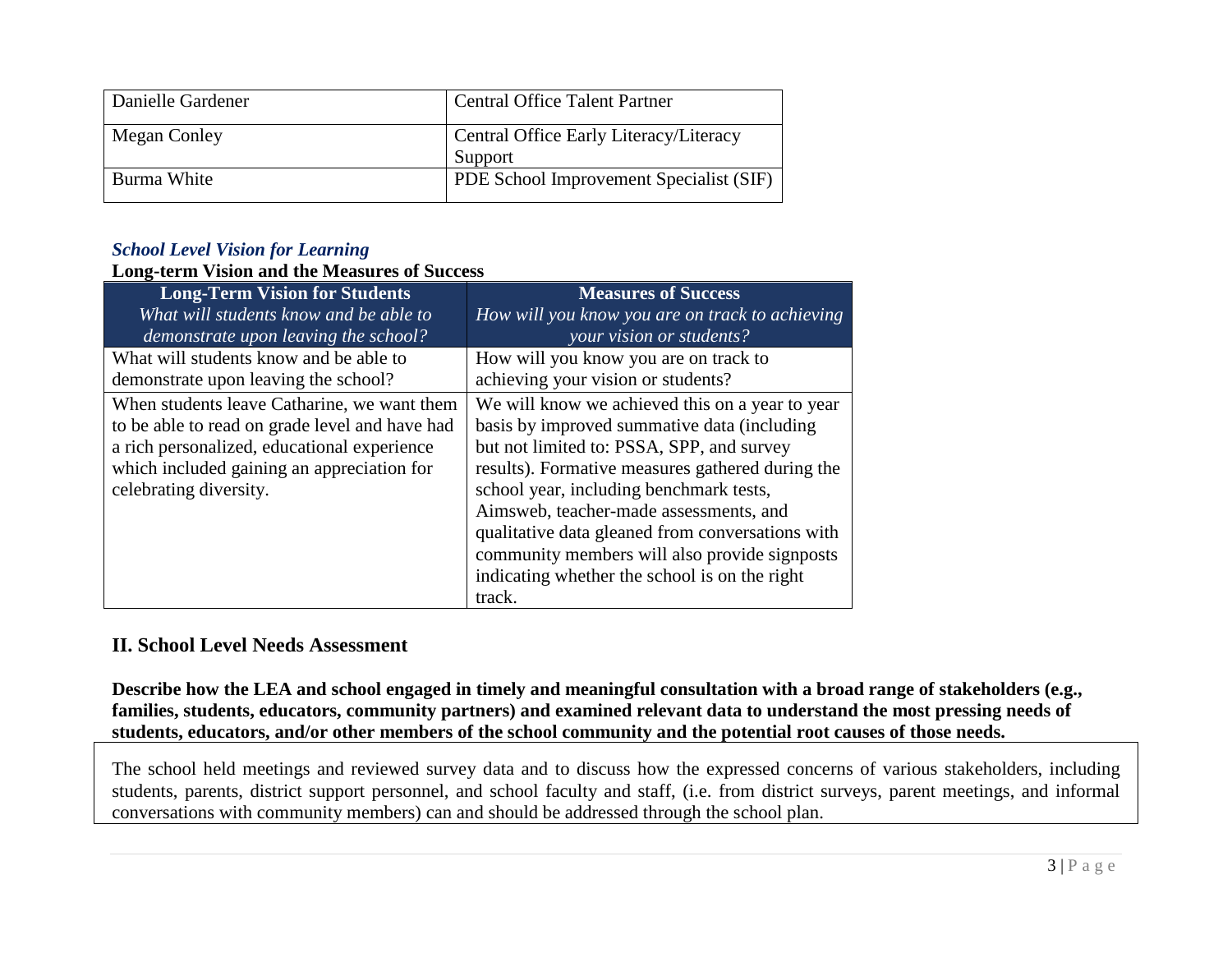| $10-0.9$ $11-0.00$ $-0.2$<br><b>Strengths</b>                                                                                                                                                                             | <b>Supporting Evidence from Needs</b>                                                                                                                                                                                                                           |
|---------------------------------------------------------------------------------------------------------------------------------------------------------------------------------------------------------------------------|-----------------------------------------------------------------------------------------------------------------------------------------------------------------------------------------------------------------------------------------------------------------|
| The school's early literacy program is<br>producing very strong results in kindergarten,<br>putting students in the best possible position<br>for later success.                                                          | <b>Assessment</b><br>Currently 58.44% (EOY goal is 75%) have<br>met the goal on Aimsweb LNF (per Aimsweb)<br>Plus interface), and 90% of kindergarten<br>students had met their reading growth goal as<br>of quarter two.                                       |
| The school has strong response rates on the<br>student and teacher surveys, indicating a high<br>degree of engagement and investment, and<br>providing valid and meaningful data for<br>informing decisions and planning. | Last year, 87% of students and 68% of<br>teachers responded to the survey, in contrast<br>with (respectively) $72\%$ and $61\%$ for<br>elementary schools citywide.                                                                                             |
| Students at Catharine report relatively high<br>(i.e. relative to city-wide K-5 schools) levels<br>of satisfaction with their experience at<br>Catharine, as reflected by survey responses.                               | 56% of students said that they mostly or<br>always enjoy being in school (citywide 46%,<br>19% improvement over previous year) and<br>78% of students said that their teachers had<br>high expectations (citywide 71%, 17%)<br>improvement over previous year). |

## **Based on your data analysis, what are your data-supported strengths?**

**Based on your data analysis, what are your data-supported challenges? (You will need to identify up to three of these challenges that will be prioritized and addressed in this plan.) Check each challenge that will be a priority in your plan.** 

| <b>Challenges</b>                     | <b>Supporting Evidence from Needs Assessment</b> | <b>Primary Root Cause</b>              |
|---------------------------------------|--------------------------------------------------|----------------------------------------|
|                                       |                                                  | There is a subset of the school's      |
| It is difficult to maintain accurate  | Attendance rates are markedly lower in grades    | population that is transient. Many     |
| contact information for students, and | K-2 (around 40% vs. $>50\%$ in higher grades)    | parents do not come in frequent        |
| this makes it difficult to follow up  | where parents are stronger drivers of student    | contact with the school. Historically  |
| with them when there are concerns     | attendance. Completion of parent surveys was     | the school's system for contacting     |
| about students, particularly          | $<$ 15%. SAC membership has generally been in    | parents has been relatively incident-  |
| attendance concerns.                  | the low single digits.                           | driven and more proactive contact      |
|                                       |                                                  | could be helpful. Overall, however the |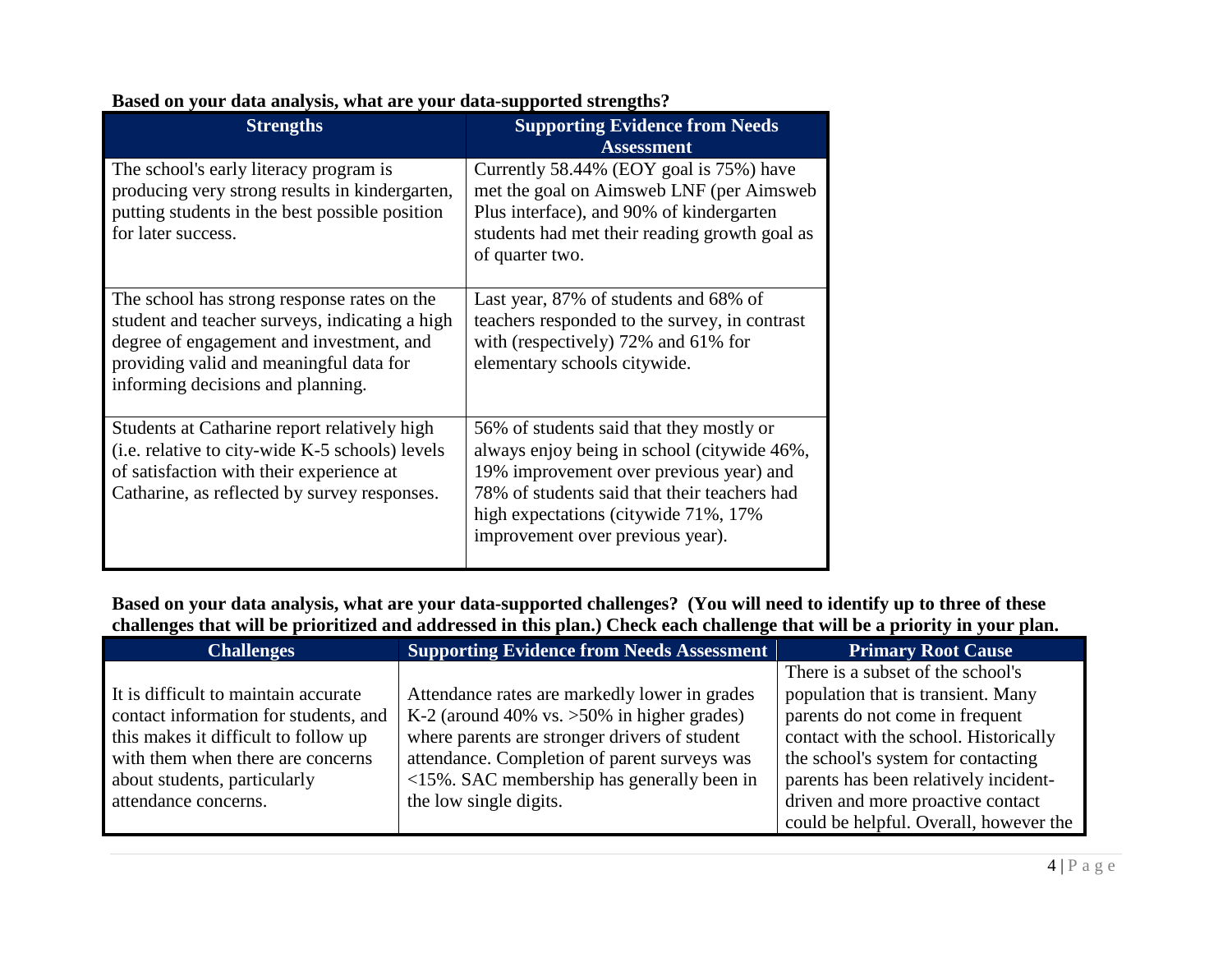| Teachers lack strategies to support<br>many of the school's LEP students,<br>and LEP students struggle more than<br>the school's general population to<br>master grade-level material.                                  | 12.9% of LEP students were<br>Proficient/Advanced on last year's ELA PSSA,<br>compared to 34% of non-ELL students.                                                                  | school has good rapport with many<br>parents, and the school is still working<br>to understand this issue.<br>Teachers report struggling with the<br>language barrier in working with<br>many LEP students, and it is evident<br>both from talking to teachers and from<br>observing classrooms that teachers'<br>existing toolkit for serving these<br>students is inadequate.                                                                                                                                                                                       |
|-------------------------------------------------------------------------------------------------------------------------------------------------------------------------------------------------------------------------|-------------------------------------------------------------------------------------------------------------------------------------------------------------------------------------|-----------------------------------------------------------------------------------------------------------------------------------------------------------------------------------------------------------------------------------------------------------------------------------------------------------------------------------------------------------------------------------------------------------------------------------------------------------------------------------------------------------------------------------------------------------------------|
| The majority of students are not<br>mastering grade level materials in<br>math or ELA, and teachers lack<br>adequate strategies to impart access<br>to and mastery of grade-level<br>standards.                         | Most teachers are scoring 1 to 1.5 various<br>categories in Domain 3 on Danielson rubric.<br>69% of students are basic or below basic on the<br>ELA PSSA, and 84% on the math PSSA. | Teachers are not being provided with<br>sufficiently specific actionable steps to<br>improve instructional practice in both<br>literacy and math. Administration also<br>believes that some teachers' mindset<br>places an unjustifiably large amount of<br>student achievement outside of their<br>locus of control. Particularly in math,<br>instruction is very rote and teacher<br>centered, and students are not pushed<br>to articulate and explain their<br>reasoning. Also, too many students are<br>coming out of second grade reading<br>below grade level. |
| Especially in ELA, teachers lack<br>strategies to support many of the<br>school's students with IEP's, and<br>these students are less likely than the<br>school's general population to master<br>grade-level material. | 11% of IEP students were Proficient/Advanced<br>on last year's ELA PSSA, compared to 35% of<br>non-IEP students.                                                                    | Teachers report struggling with the<br>language barrier in working with<br>many LEP students, and it is evident<br>both from talking to teachers and from<br>observing classrooms that teachers'<br>existing toolkit for serving these<br>students is inadequate.                                                                                                                                                                                                                                                                                                     |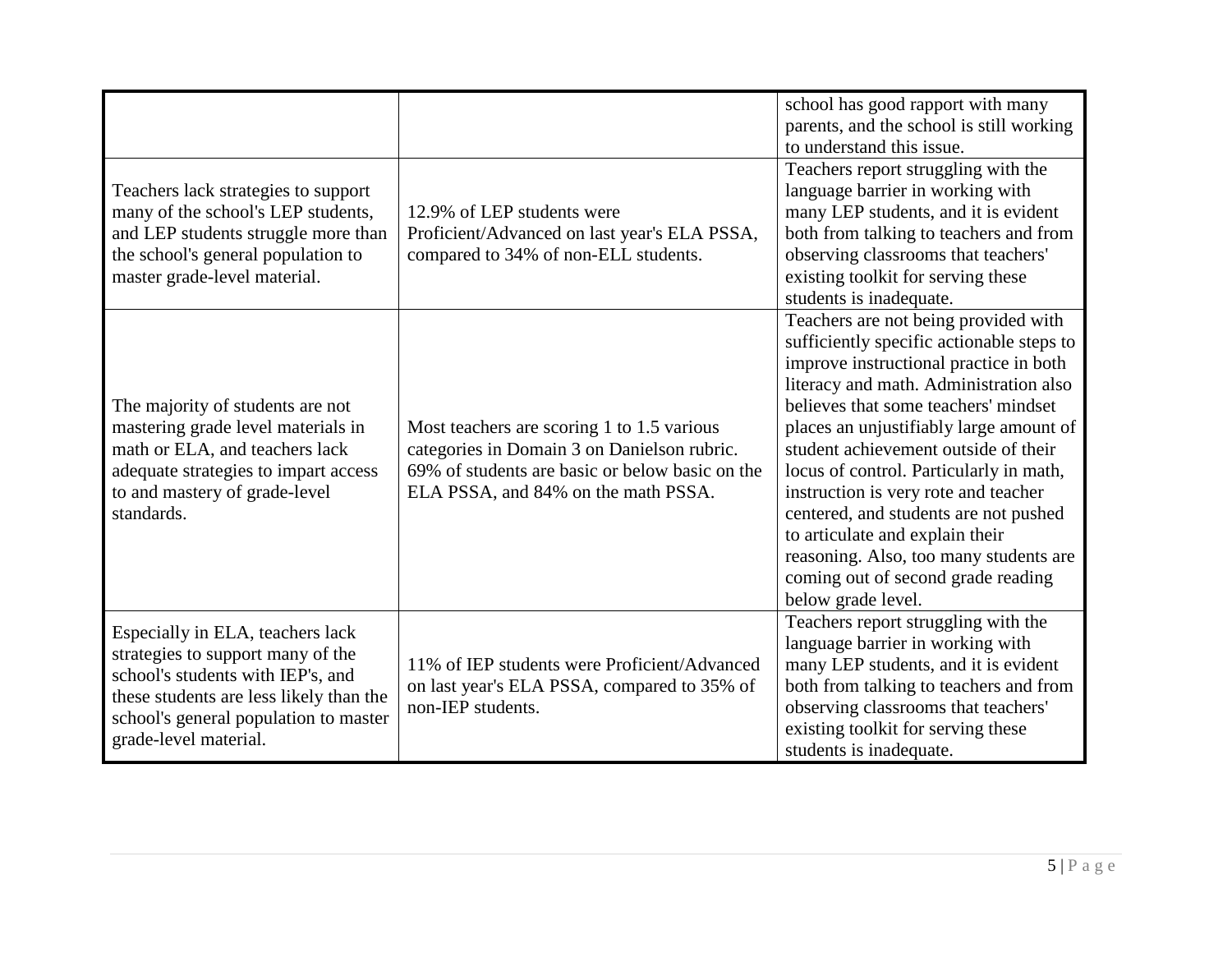# *Established Priorities and Aligned Outcome Categories*

**Based on your challenges, develop priority statements to guide your planning for school Improvement. Align to established PDE Outcome Categories.**

| <b>Priority Statements</b>                                                | <b>Outcome Category</b> |
|---------------------------------------------------------------------------|-------------------------|
| There is a need to hire and develop qualified, and coachable teachers, to | Talent                  |
| instill a growth mindset, and to sustain the school's coaching program    |                         |
| by providing frequent, timely, and systematic feedback.                   |                         |
| We need to focus on improving teaching and learning in PSSA               | Talent                  |
| subjects, particularly strategies to shift the cognitive burden onto      |                         |
| students and support ELL and IEP students, to improve students overall    |                         |
| performance.                                                              |                         |
| There is a need to engage families through evidence-based strategies in   | Climate                 |
| order to foster a stronger appreciation of how student attendance         |                         |
| supports student learning, and of the need to work with the school to     |                         |
| remove obstacles to attendance.                                           |                         |

# **III. Measurable Goal Statements**

 Priority Statement #1: There is a need to hire and develop qualified, and coachable teachers, to instill a growth mindset, and to sustain the school's coaching program by providing frequent, timely, and systematic feedback.

| <b>Measurable Goals</b>                                                                                                                                                                                       | <b>Approaches</b>             | <b>Quarterly</b><br><b>Benchmark #1</b>                                                            | <b>Quarterly</b><br><b>Benchmark</b> #2                                                                        | <b>Quarterly</b><br><b>Benchmark #3</b>                                                                 |
|---------------------------------------------------------------------------------------------------------------------------------------------------------------------------------------------------------------|-------------------------------|----------------------------------------------------------------------------------------------------|----------------------------------------------------------------------------------------------------------------|---------------------------------------------------------------------------------------------------------|
| All teachers eligible<br>for a formal<br>observation in the<br>$2019-20$ year will<br>score proficient on,<br>at a minimum,<br>Danielson domains<br>two (classroom<br>management) and<br>three (instruction). | <b>Instructional Coaching</b> | Teachers will show<br>measurable improvement<br>over their baseline from<br>2018-19 in domain two. | 75% of teachers will be<br>proficient in domain two,<br>and show measurable<br>improvement in domain<br>three. | 100% of teachers will be<br>proficient in domain two,<br>and 75% will be proficient<br>in domain three. |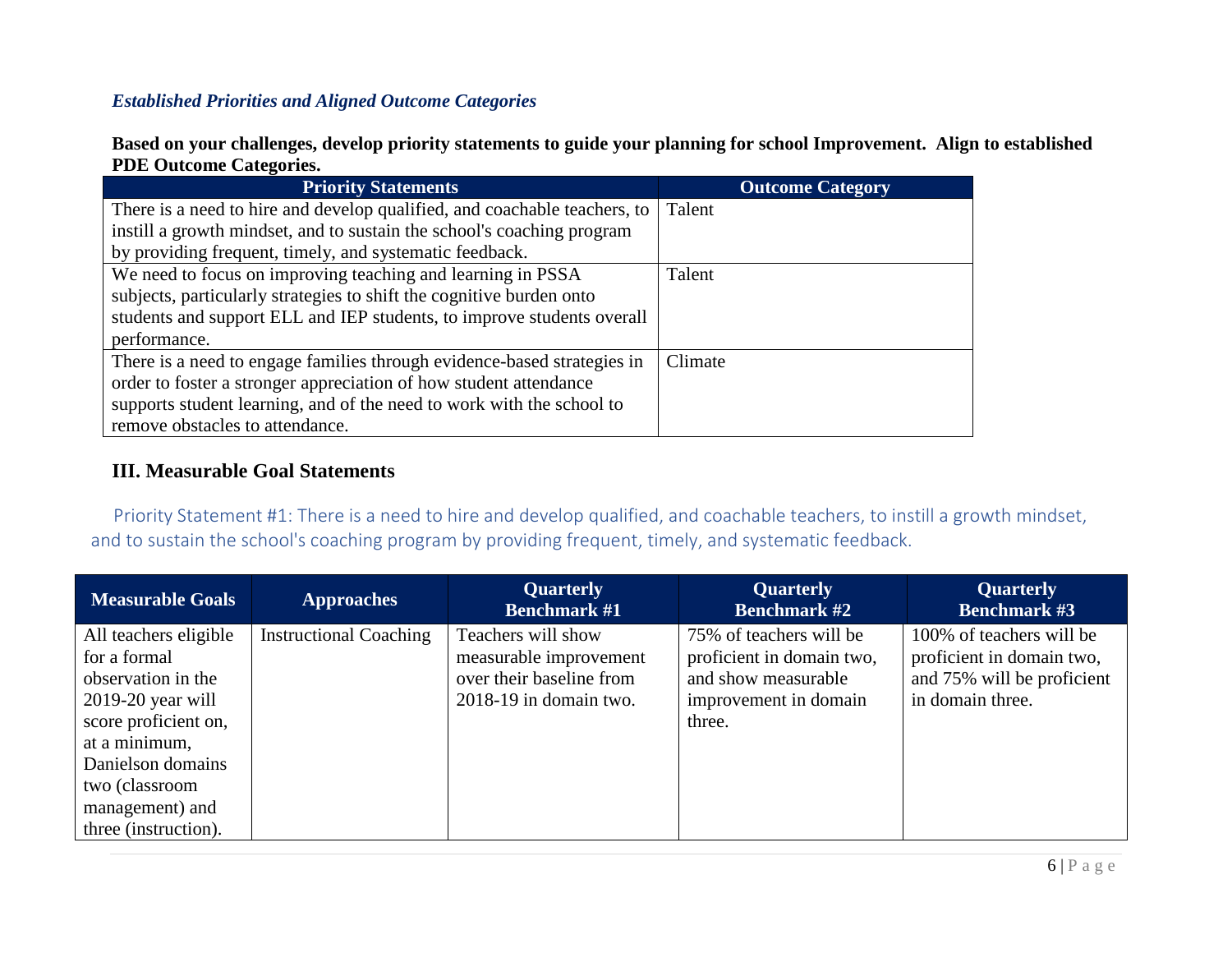| 100% of students                                                                                                                          | Children's Literacy                                         | 100% of students will be    | 100% of students will be    | 100% of students will be    |  |  |
|-------------------------------------------------------------------------------------------------------------------------------------------|-------------------------------------------------------------|-----------------------------|-----------------------------|-----------------------------|--|--|
| will demonstrate one                                                                                                                      | Initiative                                                  | on-track to demonstrate one | on-track to demonstrate     | on-track to demonstrate     |  |  |
| year of growth                                                                                                                            |                                                             | year of growth in           | one year of growth in       | one year of growth in       |  |  |
| through a                                                                                                                                 |                                                             | independent reading levels. | independent reading levels. | independent reading levels. |  |  |
| comparison of Q1                                                                                                                          |                                                             |                             |                             |                             |  |  |
| and Q4 independent                                                                                                                        |                                                             |                             |                             |                             |  |  |
| reading levels                                                                                                                            |                                                             |                             |                             |                             |  |  |
|                                                                                                                                           | <b>Anticipated Outputs:</b>                                 |                             |                             |                             |  |  |
| Coaches and instructional leaders will conduct informal and/or formal visits to each of their designated classrooms once every 1-2 weeks, |                                                             |                             |                             |                             |  |  |
| focused on strengthening educators' practices in Danielson domains 2 and 3 and provide actionable feedback on teachers' implementation    |                                                             |                             |                             |                             |  |  |
| of previously provided feedback, as well as next steps for improvement.                                                                   |                                                             |                             |                             |                             |  |  |
| <b>Monitoring/Evaluation Plan:</b>                                                                                                        |                                                             |                             |                             |                             |  |  |
| The principal will meet with each coach or other person conducting feedback visits at least once every two weeks. At these meetings the   |                                                             |                             |                             |                             |  |  |
| principal will provide coaches with focal areas for feedback visits (especially those based on Danielson domains 2 and 3), and review     |                                                             |                             |                             |                             |  |  |
| their completed weekly schedule of visits to classrooms and coaching meetings with teachers. The principal and assistant principal will   |                                                             |                             |                             |                             |  |  |
| also conduct walkthroughs of classrooms and seek specific evidence that teachers are implementing strategies and feedback provided by     |                                                             |                             |                             |                             |  |  |
|                                                                                                                                           | coaches, and showing growth and improvement in those areas. |                             |                             |                             |  |  |

# Priority Statement #2: We need to focus on improving teaching and learning in PSSA subjects, particularly strategies to shift the cognitive burden onto students and support ELL and IEP students, to improve students overall performance.

| <b>Measurable Goals</b>                   | <b>Approaches</b>                 | <b>Quarterly</b><br><b>Benchmark #1</b>           | <b>Quarterly</b><br><b>Quarterly</b><br><b>Benchmark #3</b><br><b>Benchmark #2</b> |                                                        |
|-------------------------------------------|-----------------------------------|---------------------------------------------------|------------------------------------------------------------------------------------|--------------------------------------------------------|
| At least 36% of<br>students will score at | Children's Literacy<br>Initiative | At least a quarter of<br>students will be able to | At least 30% of students<br>will be able to complete a                             | At least 35% of students<br>will be able to complete a |
| Proficient or                             |                                   | complete a TDA at a                               | TDA at a proficient level                                                          | TDA at a proficient level                              |
| Advanced on the                           |                                   | proficient level or above.                        | or above.                                                                          | or above.                                              |
| <b>ELA PSSA</b>                           |                                   |                                                   |                                                                                    |                                                        |
| At least 24% of                           | Grade Group                       | At least 15% of students                          | At least 25% of students                                                           | At least 50% of students                               |
| students will score at                    |                                   | will demonstrate                                  | will demonstrate                                                                   | will demonstrate                                       |
| Proficient or                             |                                   | proficiency in standards                          | proficiency in standards                                                           | proficiency in standards                               |
| Advanced on the                           |                                   | covered up to the end of                          | covered in first quarter, and                                                      | covered in the first half of                           |
| Math PSSA.                                |                                   | Q1. Teachers will have a                          | 15% in standards covered                                                           | the year, and at least 20%                             |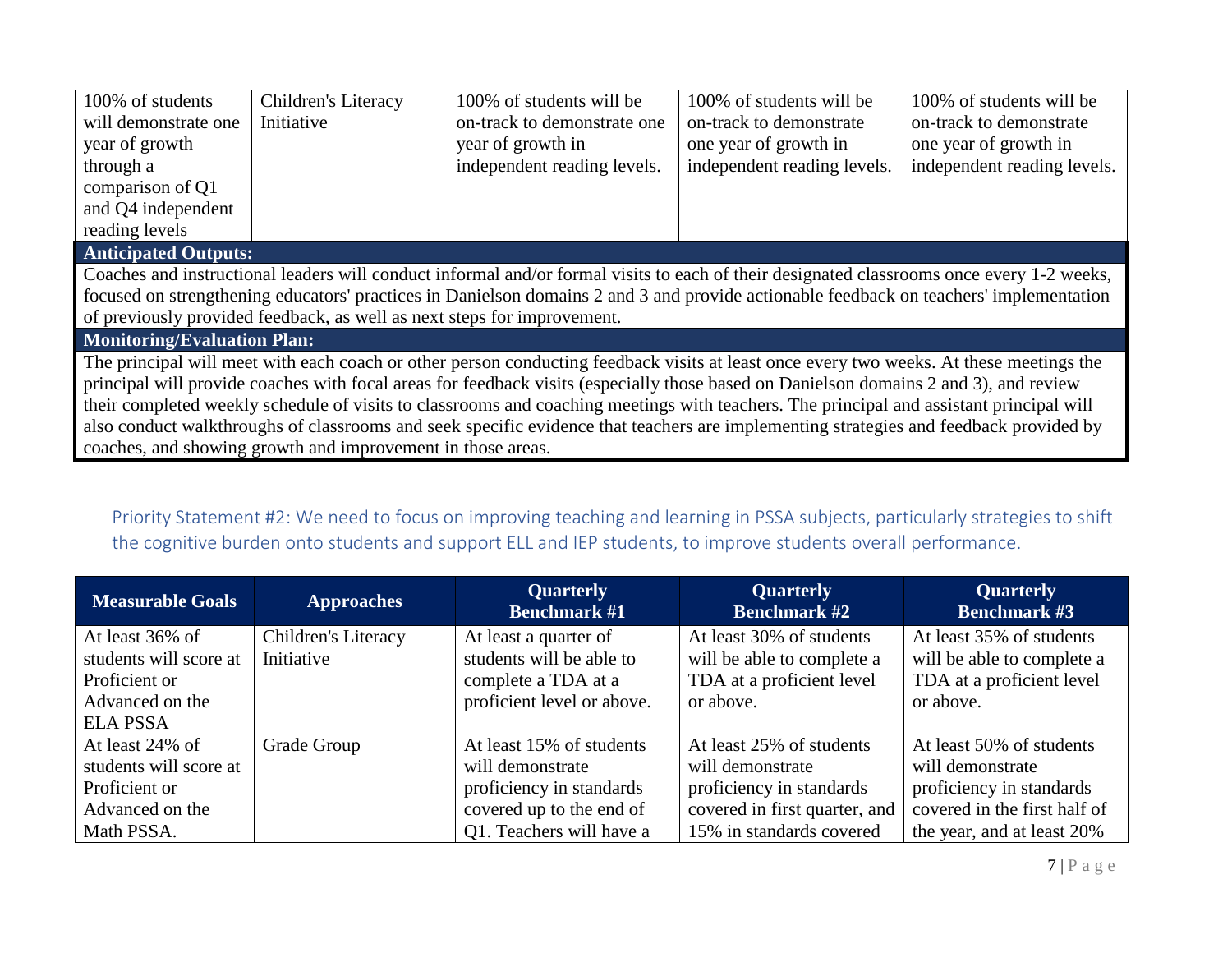|                                                                                                                                               | plan to remediate the     | in second quarter. Teachers | in standards covered in the |  |  |
|-----------------------------------------------------------------------------------------------------------------------------------------------|---------------------------|-----------------------------|-----------------------------|--|--|
|                                                                                                                                               | students who have not     | will continue to articulate | third quarter.              |  |  |
|                                                                                                                                               | demonstrated proficiency. | proficiency remediation     |                             |  |  |
|                                                                                                                                               |                           | plans.                      |                             |  |  |
| <b>Anticipated Outputs:</b>                                                                                                                   |                           |                             |                             |  |  |
| Teachers will receive ongoing coaching and support in identifying and using a wide variety of data sources to inform instructional            |                           |                             |                             |  |  |
| planning, student grouping, and text/task selection in all components of the 120 minute literacy block. This will be new for fourth and fifth |                           |                             |                             |  |  |
| grade teachers this year, and additional support, such as additional coaching and PD will be offered.                                         |                           |                             |                             |  |  |
| <b>Monitoring/Evaluation Plan:</b>                                                                                                            |                           |                             |                             |  |  |
| The literacy coach and SBTL will oversee day-to-day implementation and fidelity of the literacy block. CLI, Principal Wilmer, and AP          |                           |                             |                             |  |  |

Brown will supervise the literacy coach and periodically review AIMSWeb and CPEL data (in addition to conducting walk-throughs and observations) to confirm that the program is working effectively.

 Priority Statement #3: There is a need to engage families through evidence-based strategies in order to foster a stronger appreciation of how student attendance supports student learning, and of the need to work with the school to remove obstacles to attendance.

| <b>Measurable Goals</b>                     | <b>Approaches</b>         | Quarterly<br><b>Benchmark</b><br>#1 | Quarterly<br><b>Benchmark</b><br>#2 | <b>Quarterly</b><br><b>Benchmark</b><br>#3 |
|---------------------------------------------|---------------------------|-------------------------------------|-------------------------------------|--------------------------------------------|
| The school will host a minimum of five      | Engaging                  | Back to                             | Math and                            | Literacy and                               |
| evening or weekend family events. At        | <b>Community Events</b>   | school night                        | Game night                          | Multi-cultural                             |
| least 20 adult family members will          |                           | will be                             | events will be                      | fair will be                               |
| attend each event in first semester, and at |                           | attended by                         | attended by a                       | attended by at                             |
| least 50 will attend by the final event.    |                           | at least 20                         | minimum of                          | least 50                                   |
|                                             |                           | families                            | 30 families.                        | families.                                  |
| At least 90% of students will have zero     | Positive Behavioral       | $100\%$ of                          | 95% of                              | $90\% \text{ of }$                         |
| out-of-school suspensions and at least      | <b>Support Practices</b>  | students will                       | students will                       | students will                              |
| 60% of students will attend 95% of days     | (non PBIS school);        | have zero out                       | have zero out                       | have zero out                              |
| or more                                     | <b>Correcting Parents</b> | of school                           | of school                           | of school                                  |
|                                             | Belief about              | suspensions.                        | suspensions.                        | suspensions.                               |
|                                             | Absenteeism               | At least 75%                        | At least 65%                        | At least 60%                               |
|                                             |                           | of students                         | of students                         | of students                                |